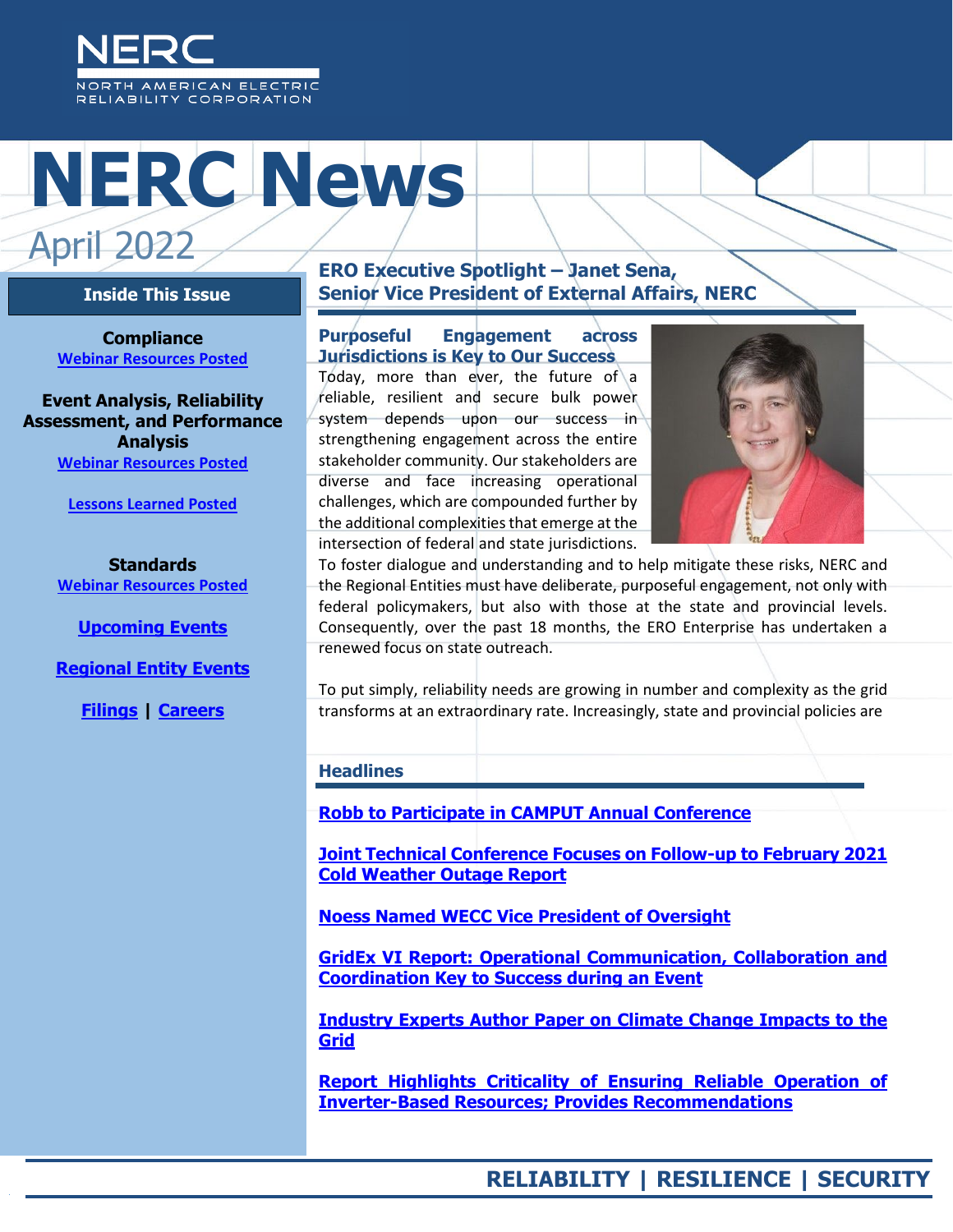## NERC

### **(Cont'd)**

key drivers of this transformation, requiring greater collaboration at the nexus where bulk power system reliability intersects with state and provincial jurisdictions.

The states and provinces have exclusive domain over the generation resource base, which is undergoing rapid deployment of renewable resources, and increased usage of natural gas and energy storage. On distribution systems, distributed generation is another growing trend. Climate change impacts are driving states and provinces toward system resilience investments. In different but often related ways, these trends have myriad impacts on bulk power system reliability  $-$  impacts that state, provincial and federal regulators must understand and factor into their decision-making.

Transmission policy is another critical area where jurisdictions intersect. It is widely understood that decarbonization of the electricity sector requires massive investment in new transmission  $-$  a challenge that has vexed federal and non-federal policymakers for decades. Progress on this front requires continued engagement between federal and non-federal regulators with a keen focus on reliability needs.

Recognizing the need for purposeful, heightened engagement with states and provinces, NERC and the Regional Entities have come together and formed a joint collaboration team called the ERO Enterprise State Outreach Group, which also encompasses the provinces. The team leverages the ERO Enterprise model and capitalizes upon the respective strengths of NERC and the Regional Entities to communicate the key messages to policymakers around reliability risks.

Under this model, NERC and the Regional Entities generate harmonized messages to external audiences around assessments and public reports. NERC focuses on communication with national organizations, such as the National Association of Regulatory Utility Commissioners (NARUC), Canadian Association of Members of Public

Utility Tribunals, National Governors Association, National Conference of State Legislatures, and the National Association of State Energy Officials. The Regional Entities engage with their state commissions, governors, legislatures, and state regulator groups organized around the NARUC regions and the different regional transmission organizations/independent system operators. In this way, NERC delivers the major messages around its seasonal and periodic assessments, and Regional Entities supplement that message with issues of regional importance informed by their unique perspectives. Engagements focus only on reliability topics, not on individual registered entities.

Some of the most productive engagements occur when NERC and the Regional Entities collaborate jointly. In January, Jim Robb, NERC's president and CEO, and Tim Gallagher, ReliabilityFirst's president and CEO, briefed the Indiana State Senate Utilities Committee on the findings of NERC's *[2021 Long-Term Reliability Assessment](https://www.nerc.com/pa/RAPA/ra/Reliability%20Assessments%20DL/NERC_LTRA_2021.pdf)* and *[The](https://www.ferc.gov/media/february-2021-cold-weather-outages-texas-and-south-central-united-states-ferc-nerc-and)  [February 2021 Cold Weather Outages in Texas and the](https://www.ferc.gov/media/february-2021-cold-weather-outages-texas-and-south-central-united-states-ferc-nerc-and)  [South Central United States](https://www.ferc.gov/media/february-2021-cold-weather-outages-texas-and-south-central-united-states-ferc-nerc-and)*. Robb provided the North American perspectives and Gallagher focused on regional priorities and topics. The committee chair organized the briefing after reading about NERC's technical work. As the independent voice for reliability, this collaboration underscores the value that policymakers place on our work.

To better connect with policymakers, NERC is also working to deliver messages in ways that are more effective. One such innovation is the creation of infographics depicting NERC's periodic and seasonal assessments. These one-page summaries condense complex issues into key messages, delivered clearly and effectively, in a format that is easily accessible to both policymakers and the general public. These infographics are shared with the Regional Entities and distributed with the assessment announcement to external audiences, facilitating harmonized messaging and generating increased awareness of the ERO Enterprise's work. The Regional Entities have done an outstanding job using these assessments to enhance their connection with state policymakers related to reliability further. NERC External Affairs supports these efforts and, together, the ERO Enterprise State Outreach Group is spreading the message about the value of the ERO model and technical expertise to these key audiences.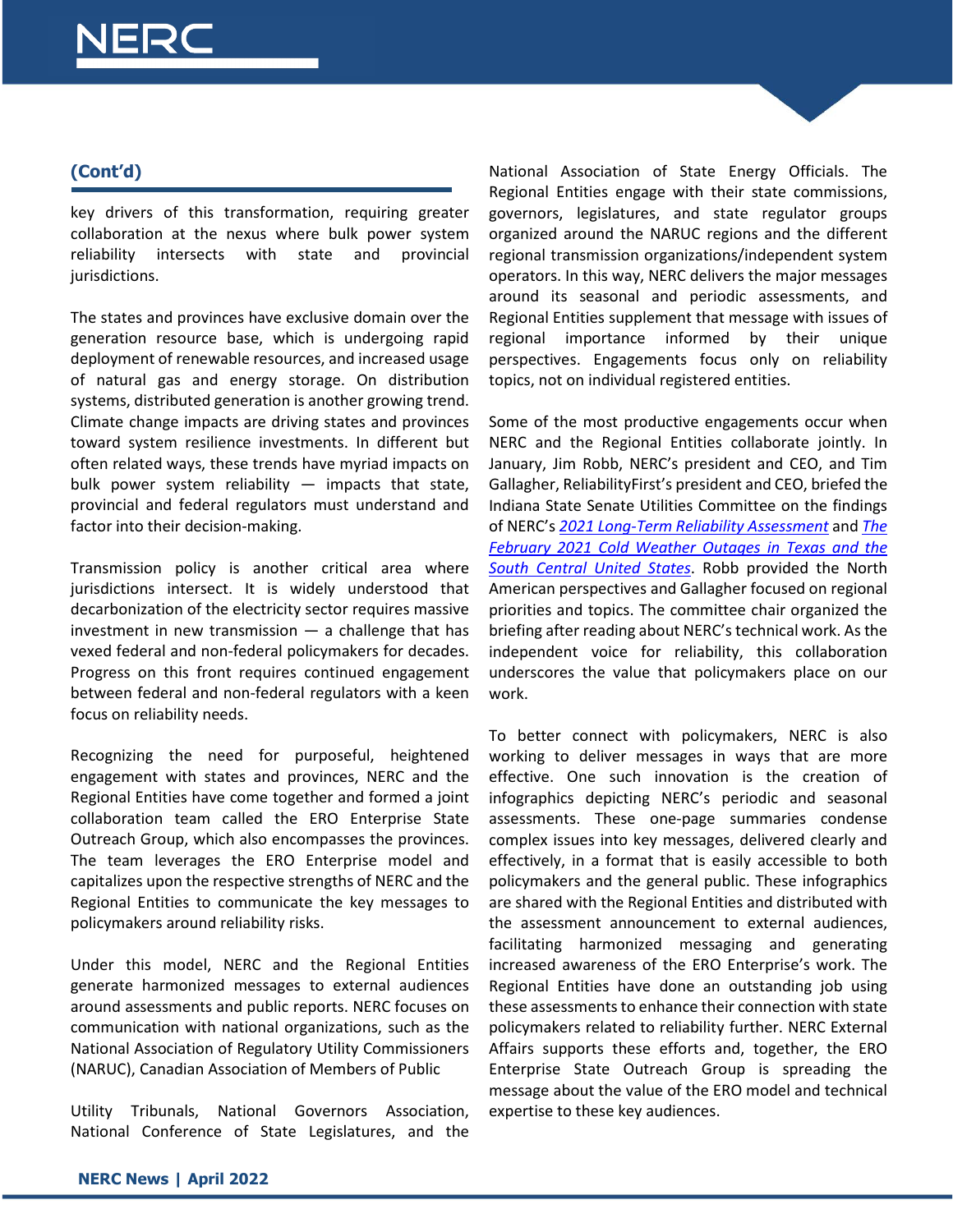While the ERO model has many tools to mitigate risks, engaging and educating policymakers of differing jurisdictions is necessary to create a common understanding of the most complex challenges. Fortunately, policymakers welcome the engagement because they appreciate the ERO Enterprise's solid reputation for independence and technical expertise. Such engagement is a key ingredient for making reliability the central priority that it must be to support transformation successfully.

■■■

#### **Headlines**

#### <span id="page-2-0"></span>**Robb to Participate in CAMPUT Annual Conference**

Jim Robb, NERC's president and CEO, will participate in CAMPUT's 2022 Annual Conference, "Deep Dive into Disruption," on May 1–4 in Vancouver, Canada. Robb will participate on a panel—"The Future of Gas"—at 3:00 p.m. Pacific on May 2. The panel, moderated by David Morton, chair and CEO of the British Columbia Utilities Commission and chair of CAMPUT and co-chair of International Affairs, will discuss the future role of gas in decreasing greenhouse gases and its contribution to carbon neutrality. Robb will provide NERC's perspective on the reliability role gas plays in grid transformation. [CAMPUT 2022 Annual Conference Registration and](https://na.eventscloud.com/website/34526/home/)  [Agenda](https://na.eventscloud.com/website/34526/home/) 

#### **Joint Technical Conference Focuses on Followup to February 2021 Cold Weather Outage Report**

FERC, NERC and the Regional Entities hosted a technical conference, [Improving Winter-readiness of Generating](https://www.ferc.gov/news-events/events/ferc-nerc-and-regional-entities-technical-conference-improving-winter-readiness)  [Units,](https://www.ferc.gov/news-events/events/ferc-nerc-and-regional-entities-technical-conference-improving-winter-readiness) on April 27–28. The two-day conference followed on findings and recommendations highlighted in the FERC, NERC, and Regional Entity Staff Report published in November 2021, *[The February 2021 Cold Weather](https://www.ferc.gov/media/february-2021-cold-weather-outages-texas-and-south-central-united-states-ferc-nerc-and)  [Outages in Texas and the South Central United](https://www.ferc.gov/media/february-2021-cold-weather-outages-texas-and-south-central-united-states-ferc-nerc-and)  [States](https://www.ferc.gov/media/february-2021-cold-weather-outages-texas-and-south-central-united-states-ferc-nerc-and)*. Participants from the electricity and natural gas industries, along with industry trade associations, l discussed how to improve the winter readiness of generating units, including best practices, lessons learned and the increased use of NERC guidelines.



#### <span id="page-2-1"></span>**Noess Named WECC Vice President of Oversight**

WECC announced that Steven Noess, NERC's former director of Regulatory Programs, is joining WECC as the new Vice President of Reliability and Security Oversight (Oversight). In his new role, Noess will oversee the continued development of a risk-informed Compliance Monitoring and Enforcement Program (CMEP) for WECC and manage the diverse teams within the Oversight department, including Entity Monitoring, Risk Assessment and Registration as well as Enforcement and Mitigation. As a member of WECC's executive team, Noess will share the responsibility for leading strategy, collaboration, transformation and engagement across the organization.

#### <span id="page-2-3"></span>**Industry Experts Author Paper on Climate Change Impacts to the Grid**

Mark Lauby, NERC's senior vice president and chief engineer, co-authored and reviewed a report on the grid and climate change as part of IEEE's Power & Energy Society (PES) Industry Technical Support Leadership Committee (ITSLC). The report, *[Importance of T&D Grid](https://resourcecenter.ieee-pes.org/publications/technical-reports/PES_TP_TR93_ITSLC_022822.html)  [Modernization to Mitigate Impacts from and Adapt to](https://resourcecenter.ieee-pes.org/publications/technical-reports/PES_TP_TR93_ITSLC_022822.html)  [Climate Change](https://resourcecenter.ieee-pes.org/publications/technical-reports/PES_TP_TR93_ITSLC_022822.html)*, discusses the significance of a modern, resilient grid as the foundation for a clean energy future. Global energy experts provided input into the report, which identifies practical solutions to enable stakeholders meet the emerging challenges associated with climate change. "Climate change impacts in the form of widespread, long-duration extreme weather events have affected the performance of the bulk power system and created increasing operational challenges over the past few years," said Lauby, who is also an IEEE Fellow. "This report is great example of how NERC works with the reliability ecosystem, in the form of industry experts, leveraging their shared knowledge and expertise to provide practical solutions to mitigate grid vulnerability." The changing resource mix, decarbonization of the grid, and increasingly extreme and unpredictable weather place an even greater emphasis on the need for a resilient and reliable bulk power system.

#### <span id="page-2-2"></span>**GridEx VI Report: Operational Communication, Collaboration and Coordination Key to Success during an Event**

Enhancing routine and emergency operations coordination between the electricity industry and natural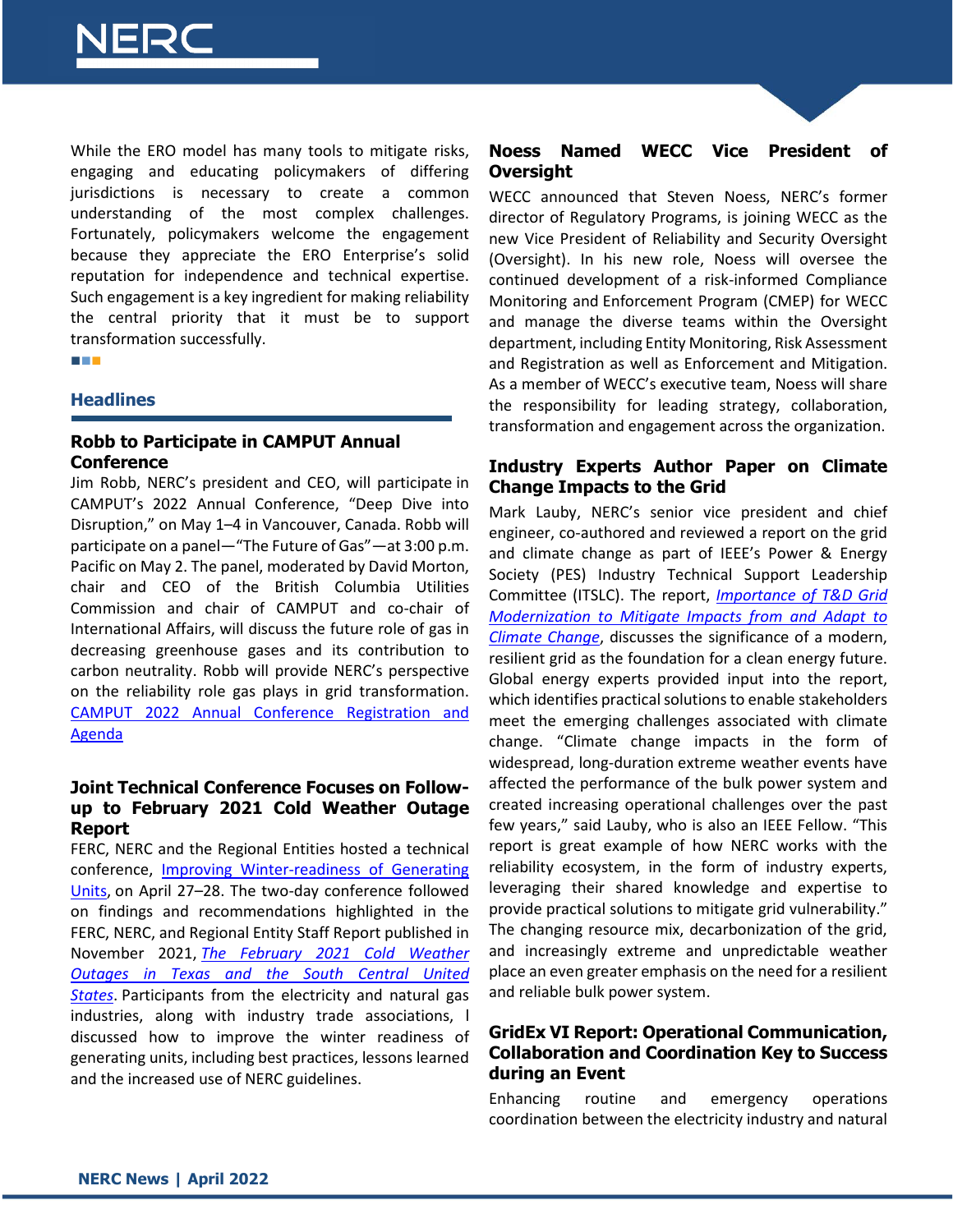

gas providers is one of several recommendations identified during NERC and the Electricity Information Sharing and Analysis Center's (E-ISAC) sixth security exercise, GridEx VI, held in November 2021.

Communications, collaboration and coordination are among many policy recommendations highlighted in the *[GridEx VI Lessons Learned Report](https://www.nerc.com/pa/CI/ESISAC/GridEx/GridEx%20VI%20Public%20Report.pdf)* as being key to industry's success during a severe security event. The Report is a detailed post-exercise review and analysis that provides recommendations for actions by the electricity industry, cross-sector partners and government. Participants from across North America — including industry as well as U.S. and Canadian government partners — took part in the two-day exercise, which tested the operational and policy measures that would be needed to restore the grid following a severe cyber and physical attack.

#### <span id="page-3-0"></span>**Report Highlights Criticality of Ensuring Reliable Operation of Inverter-Based Resources; Provides Recommendations**

The ongoing widespread reduction of solar photovoltaic (PV) resources continues to be a notable reliability risk to the bulk power system, particularly when combined with the loss of other generating resources on the bulk power system and in aggregate on the distribution system, a joint report from NERC and WECC found. Between June and August 2021, four disturbances involving widespread reduction of power from bulk power system-connected solar PV resources occurred in Southern California, specifically in areas of high penetrations of solar PV and wind resources. The *[Multiple Solar PV Disturbances in](https://www.nerc.com/pa/rrm/ea/Documents/NERC_2021_California_Solar_PV_Disturbances_Report.pdf)  [CAISO Disturbances between June and August 2021: Joint](https://www.nerc.com/pa/rrm/ea/Documents/NERC_2021_California_Solar_PV_Disturbances_Report.pdf)  [NERC and WECC Staff Report](https://www.nerc.com/pa/rrm/ea/Documents/NERC_2021_California_Solar_PV_Disturbances_Report.pdf)* analyzes the initiating events and performance of the bulk power system-connected solar PV fleet during the events. The report also documents key findings and provides recommendations to industry for improved performance validation of the solar PV fleet and improved modeling and study practices to identify these issues before real-time operations.

**■■■**

#### **Compliance**

#### <span id="page-3-1"></span>**Webinar Resources Posted**

NERC posted th[e streaming recording](https://nam04.safelinks.protection.outlook.com/?url=https%3A%2F%2Fnerc.webex.com%2Fnerc%2Flsr.php%3FRCID%3D1faca0dbb4d8af0df58b378caf56e9e3&data=05%7C01%7CAmy.Klagholz%40nerc.net%7Ce994774dd9b040b2621108da238f4eae%7Ca2d34bfabd5b4dc39a2e098f99296771%7C0%7C0%7C637861395663610749%7CUnknown%7CTWFpbGZsb3d8eyJWIjoiMC4wLjAwMDAiLCJQIjoiV2luMzIiLCJBTiI6Ik1haWwiLCJXVCI6Mn0%3D%7C3000%7C%7C%7C&sdata=d7PKxpPlWBubbVqL3yyF4FJ4R0BJBoJeiMWutpufBbE%3D&reserved=0) from the CIP Risk Factor Changes Informal Webinar. ■■■

#### **Event Analysis, Reliability Assessment, and Performance Analysis**

#### <span id="page-3-2"></span>**Webinar Resources Posted**

NERC posted the [streaming webinar](https://nam04.safelinks.protection.outlook.com/?url=https%3A%2F%2Fnerc.webex.com%2Frecordingservice%2Fsites%2Fnerc%2Frecording%2F6cd07f37a230103aaf5f00505681f098%2Fplayback&data=05%7C01%7CAmy.Klagholz%40nerc.net%7Cbe891ed5f87a472344a808da2314478e%7Ca2d34bfabd5b4dc39a2e098f99296771%7C0%7C0%7C637860867250346705%7CUnknown%7CTWFpbGZsb3d8eyJWIjoiMC4wLjAwMDAiLCJQIjoiV2luMzIiLCJBTiI6Ik1haWwiLCJXVCI6Mn0%3D%7C3000%7C%7C%7C&sdata=oKxiUnJz8SqP9w4xNni38%2BribnF5HvPp8O2ZRLL1OZ4%3D&reserved=0) and slide [presentation](https://nam04.safelinks.protection.outlook.com/?url=https%3A%2F%2Fwww.nerc.com%2Fcomm%2FRSTC%2FIRPS%2FWebinar_Utilizing_Excess_IBR_Capability_FR.pdf&data=05%7C01%7CAmy.Klagholz%40nerc.net%7Cbe891ed5f87a472344a808da2314478e%7Ca2d34bfabd5b4dc39a2e098f99296771%7C0%7C0%7C637860867250346705%7CUnknown%7CTWFpbGZsb3d8eyJWIjoiMC4wLjAwMDAiLCJQIjoiV2luMzIiLCJBTiI6Ik1haWwiLCJXVCI6Mn0%3D%7C3000%7C%7C%7C&sdata=GxnLAyT3OM20ufRlXERBh%2B4ag1OGJYvnRVyXpBdd5cM%3D&reserved=0) from the Utilizing Excess Capability of BPS-Connected Inverter-Based Resources for Frequency Support Informational Webinar.

#### <span id="page-3-3"></span>**Lessons Learned Posted**

NERC posted six new lessons learned document on the [Lessons Learned page.](https://nam04.safelinks.protection.outlook.com/?url=http%3A%2F%2Fwww.nerc.com%2Fpa%2Frrm%2Fea%2FPages%2FLessons-Learned.aspx&data=04%7C01%7CAmy.Klagholz%40nerc.net%7C71b977eb1762481ca87308da02066060%7Ca2d34bfabd5b4dc39a2e098f99296771%7C0%7C0%7C637824523681088594%7CUnknown%7CTWFpbGZsb3d8eyJWIjoiMC4wLjAwMDAiLCJQIjoiV2luMzIiLCJBTiI6Ik1haWwiLCJXVCI6Mn0%3D%7C3000&sdata=johPhGipb%2BniwD4RAKvYnv%2BvBBDovjEYfU5ngNYTSUs%3D&reserved=0) A successful lesson learned clearly identifies the lesson, contains sufficient information to understand the issues, visibly identifies the difference between the actual outcome and the desired outcome and includes an accurate sequence of events, when it provides clarity.

The [DER Performance During a Disturbance](https://nam04.safelinks.protection.outlook.com/?url=https%3A%2F%2Fwww.nerc.com%2Fpa%2Frrm%2Fea%2FLessons%2520Learned%2520Document%2520Library%2FLL20220401_DER_Performance_During_a_Disturbance.pdf&data=04%7C01%7CAmy.Klagholz%40nerc.net%7Cf9bcbb2f6cc949fcb20b08da1d832005%7Ca2d34bfabd5b4dc39a2e098f99296771%7C0%7C0%7C637854746260195525%7CUnknown%7CTWFpbGZsb3d8eyJWIjoiMC4wLjAwMDAiLCJQIjoiV2luMzIiLCJBTiI6Ik1haWwiLCJXVCI6Mn0%3D%7C3000&sdata=Ia3A%2BnshmhyQl2%2BXqktk0vFtogaPvJ4dVNGivtZ%2BT5c%3D&reserved=0) Lesson Learned addresses an incident in which a three-phase-toground fault resulted in two 500 kV circuits being removed from service. This led to a net loss of approximately 1,300 MW of voltage-sensitive loads as well as at least 300 MW of supply from distributed energy resources. This document is of primary interest to Generator Owners, Generator Operators, Transmission Owners and Transmission Operators.

The [Islanding and Insufficient Primary Frequency](https://nam04.safelinks.protection.outlook.com/?url=https%3A%2F%2Fwww.nerc.com%2Fpa%2Frrm%2Fea%2FLessons%2520Learned%2520Document%2520Library%2FLL20220402_Islanding_and_Insufficient_Primary_Frequency_Response_Resulted_in_unintended_UFLS.pdf&data=04%7C01%7CAmy.Klagholz%40nerc.net%7Cf9bcbb2f6cc949fcb20b08da1d832005%7Ca2d34bfabd5b4dc39a2e098f99296771%7C0%7C0%7C637854746260195525%7CUnknown%7CTWFpbGZsb3d8eyJWIjoiMC4wLjAwMDAiLCJQIjoiV2luMzIiLCJBTiI6Ik1haWwiLCJXVCI6Mn0%3D%7C3000&sdata=MduXXZmCxO9fuAS2YPF4Jd6sJqNv7I1e%2BhWwRVbo9NY%3D&reserved=0)  [Response Resulted in Unintended UFLS](https://nam04.safelinks.protection.outlook.com/?url=https%3A%2F%2Fwww.nerc.com%2Fpa%2Frrm%2Fea%2FLessons%2520Learned%2520Document%2520Library%2FLL20220402_Islanding_and_Insufficient_Primary_Frequency_Response_Resulted_in_unintended_UFLS.pdf&data=04%7C01%7CAmy.Klagholz%40nerc.net%7Cf9bcbb2f6cc949fcb20b08da1d832005%7Ca2d34bfabd5b4dc39a2e098f99296771%7C0%7C0%7C637854746260195525%7CUnknown%7CTWFpbGZsb3d8eyJWIjoiMC4wLjAwMDAiLCJQIjoiV2luMzIiLCJBTiI6Ik1haWwiLCJXVCI6Mn0%3D%7C3000&sdata=MduXXZmCxO9fuAS2YPF4Jd6sJqNv7I1e%2BhWwRVbo9NY%3D&reserved=0) Lesson Learned addresses an incident in which an entity separated from the Interconnection and experienced an underfrequency event. Upon reviewing the islanded system's response to the underfrequency event, the entity discovered that the generator response was not as expected in a number of instances along with other contributing factors, such as low system inertia and inadequate pre-arranged load shedding. This document is of primary interest to Balancing Authorities, Generator Owners, Generator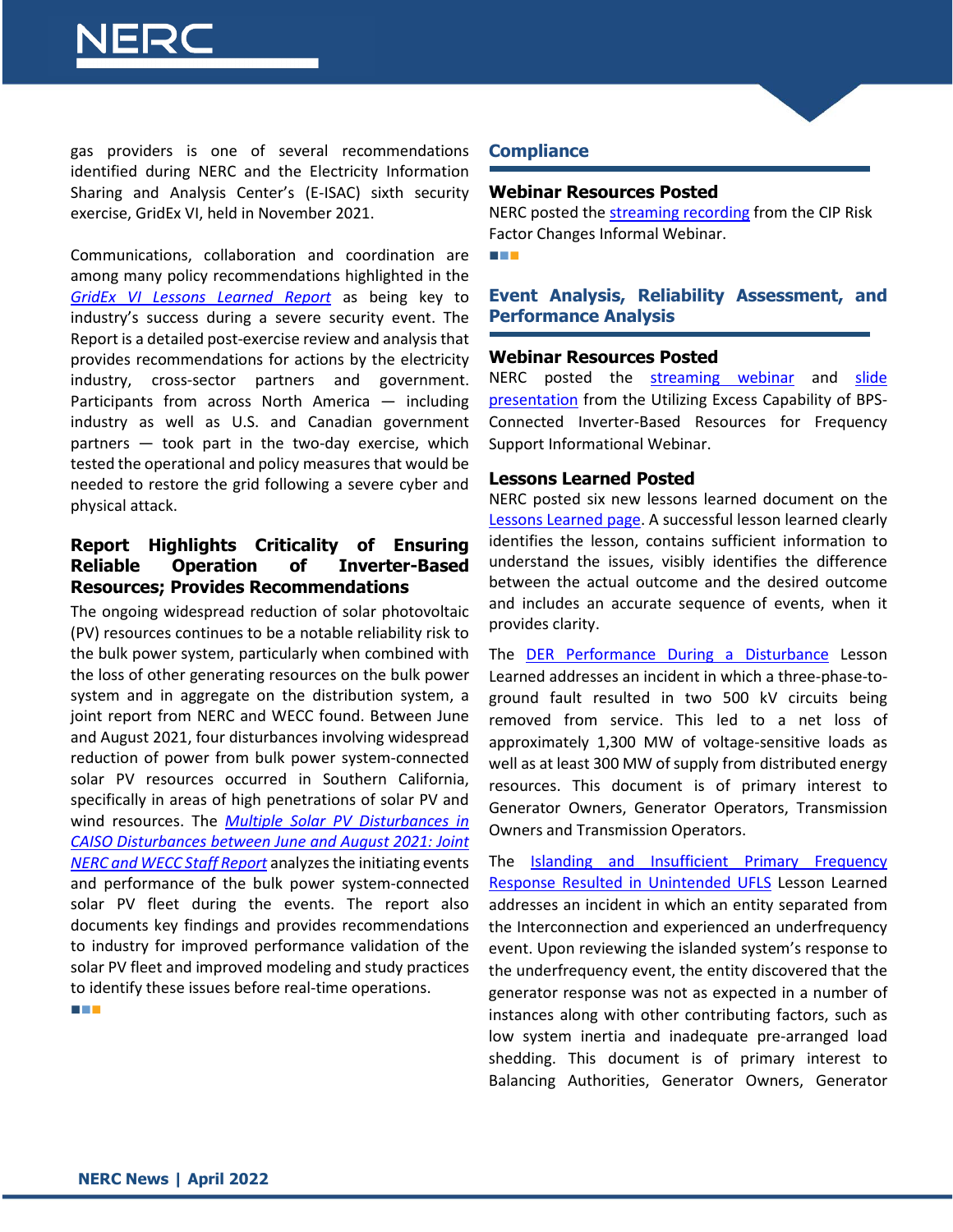

Operators, Transmission Owners and Transmission Operators.

The [Model Data Error Impacts SE and RTCA](https://nam04.safelinks.protection.outlook.com/?url=https%3A%2F%2Fwww.nerc.com%2Fpa%2Frrm%2Fea%2FLessons%2520Learned%2520Document%2520Library%2FLL20220403_Model_Data_Error_Impacts_SE_and_RTCA.pdf&data=04%7C01%7CAmy.Klagholz%40nerc.net%7Cf9bcbb2f6cc949fcb20b08da1d832005%7Ca2d34bfabd5b4dc39a2e098f99296771%7C0%7C0%7C637854746260195525%7CUnknown%7CTWFpbGZsb3d8eyJWIjoiMC4wLjAwMDAiLCJQIjoiV2luMzIiLCJBTiI6Ik1haWwiLCJXVCI6Mn0%3D%7C3000&sdata=m14Y6IiPGDJoAP861BPyMTnURitzFgt4Pvgj0cXQyvA%3D&reserved=0) Lesson Learned addresses an incident in which state estimator (SE) and real-time contingency analysis (RTCA) systems experienced a software issue post network model deployment that resulted in a questionable solution. The solution quality issue was the result of a software problem that allowed the SE to continue to solve with telemetered MW/MVAR data that had stopped updating. This document is of primary interest to Balancing Authorities, Transmission Operators, Transmission Owners who use SE/RTCA and Reliability Coordinators.

Th[e Substation Flooding Events Highlight Potential Design](https://nam04.safelinks.protection.outlook.com/?url=https%3A%2F%2Fwww.nerc.com%2Fpa%2Frrm%2Fea%2FLessons%2520Learned%2520Document%2520Library%2FLL20220404_Substation_Flooding_Events_Highlight_Potential_Design_Deficiencies.pdf&data=04%7C01%7CAmy.Klagholz%40nerc.net%7Cf9bcbb2f6cc949fcb20b08da1d832005%7Ca2d34bfabd5b4dc39a2e098f99296771%7C0%7C0%7C637854746260195525%7CUnknown%7CTWFpbGZsb3d8eyJWIjoiMC4wLjAwMDAiLCJQIjoiV2luMzIiLCJBTiI6Ik1haWwiLCJXVCI6Mn0%3D%7C3000&sdata=WK74Th63yjXgsz4nbCt8%2BCpeqmn7kRYCXyRINEK0qwY%3D&reserved=0)  [Deficiencies](https://nam04.safelinks.protection.outlook.com/?url=https%3A%2F%2Fwww.nerc.com%2Fpa%2Frrm%2Fea%2FLessons%2520Learned%2520Document%2520Library%2FLL20220404_Substation_Flooding_Events_Highlight_Potential_Design_Deficiencies.pdf&data=04%7C01%7CAmy.Klagholz%40nerc.net%7Cf9bcbb2f6cc949fcb20b08da1d832005%7Ca2d34bfabd5b4dc39a2e098f99296771%7C0%7C0%7C637854746260195525%7CUnknown%7CTWFpbGZsb3d8eyJWIjoiMC4wLjAwMDAiLCJQIjoiV2luMzIiLCJBTiI6Ik1haWwiLCJXVCI6Mn0%3D%7C3000&sdata=WK74Th63yjXgsz4nbCt8%2BCpeqmn7kRYCXyRINEK0qwY%3D&reserved=0) Lesson Learned addresses an incident in which heavy rainfall of 5.7 inches of rain and hail over a 2.5 hour period led to the flooding of a basement relay room in the control building at a 230 kV transformer station. This led to unexpected equipment and protection operations during the event that resulted in two 230 kV

circuits and six generating units (representing a total of 495 MW) being removed from service over a period of 1 hour and 7 minutes. This document is of primary interest to Generator Owners, Generator Operators, Transmission Owners and Transmission Operators.

The [Unintended Consequences of Altering Protection](https://nam04.safelinks.protection.outlook.com/?url=https%3A%2F%2Fwww.nerc.com%2Fpa%2Frrm%2Fea%2FLessons%2520Learned%2520Document%2520Library%2FLL20220405_Consequences_of_Altering_Protection_System_Wiring_for_Failing_CCVT.pdf&data=04%7C01%7CAmy.Klagholz%40nerc.net%7Cf9bcbb2f6cc949fcb20b08da1d832005%7Ca2d34bfabd5b4dc39a2e098f99296771%7C0%7C0%7C637854746260195525%7CUnknown%7CTWFpbGZsb3d8eyJWIjoiMC4wLjAwMDAiLCJQIjoiV2luMzIiLCJBTiI6Ik1haWwiLCJXVCI6Mn0%3D%7C3000&sdata=LoYZZcdDeU39xrFSyRN9H6wSyeATFE8fdukLTdIcyEI%3D&reserved=0)  [System Wiring to Accommodate Failing Equipment](https://nam04.safelinks.protection.outlook.com/?url=https%3A%2F%2Fwww.nerc.com%2Fpa%2Frrm%2Fea%2FLessons%2520Learned%2520Document%2520Library%2FLL20220405_Consequences_of_Altering_Protection_System_Wiring_for_Failing_CCVT.pdf&data=04%7C01%7CAmy.Klagholz%40nerc.net%7Cf9bcbb2f6cc949fcb20b08da1d832005%7Ca2d34bfabd5b4dc39a2e098f99296771%7C0%7C0%7C637854746260195525%7CUnknown%7CTWFpbGZsb3d8eyJWIjoiMC4wLjAwMDAiLCJQIjoiV2luMzIiLCJBTiI6Ik1haWwiLCJXVCI6Mn0%3D%7C3000&sdata=LoYZZcdDeU39xrFSyRN9H6wSyeATFE8fdukLTdIcyEI%3D&reserved=0) Lesson Learned addresses an incident in which, following standard entity practice on discovering a failing capacitor coupled voltage transformer (CCVT), the voltage sensing for the equipment protecting the CCVT line position was jumpered to a CCVT on a nearby line position, but the failing CCVT was left connected to the Bulk Electric System. The applied jumper provided a false indication of good sync voltage across the open breaker, causing the sync-check relays in the reclosing system to close the breakers into a permanent fault multiple times in rapid succession. This in turn caused relay operations at three non-faulted line terminals that were determined to be misoperations. This document is of primary interest to Substation Maintenance Groups, Substation Design Groups, Transmission Owners and Transmission Operators.

The [Intermittent Network Connection Causes EMS](https://nam04.safelinks.protection.outlook.com/?url=https%3A%2F%2Fwww.nerc.com%2Fpa%2Frrm%2Fea%2FLessons%2520Learned%2520Document%2520Library%2FLL20220406_Intermittent_Network_Connection_Causes_EMS_Disruption.pdf&data=04%7C01%7CAmy.Klagholz%40nerc.net%7Cf9bcbb2f6cc949fcb20b08da1d832005%7Ca2d34bfabd5b4dc39a2e098f99296771%7C0%7C0%7C637854746260195525%7CUnknown%7CTWFpbGZsb3d8eyJWIjoiMC4wLjAwMDAiLCJQIjoiV2luMzIiLCJBTiI6Ik1haWwiLCJXVCI6Mn0%3D%7C3000&sdata=aaTpZ%2FiavDBqD5LVu4BMY5TvmEa2giifobLLn66nRbk%3D&reserved=0)  [Disruption](https://nam04.safelinks.protection.outlook.com/?url=https%3A%2F%2Fwww.nerc.com%2Fpa%2Frrm%2Fea%2FLessons%2520Learned%2520Document%2520Library%2FLL20220406_Intermittent_Network_Connection_Causes_EMS_Disruption.pdf&data=04%7C01%7CAmy.Klagholz%40nerc.net%7Cf9bcbb2f6cc949fcb20b08da1d832005%7Ca2d34bfabd5b4dc39a2e098f99296771%7C0%7C0%7C637854746260195525%7CUnknown%7CTWFpbGZsb3d8eyJWIjoiMC4wLjAwMDAiLCJQIjoiV2luMzIiLCJBTiI6Ik1haWwiLCJXVCI6Mn0%3D%7C3000&sdata=aaTpZ%2FiavDBqD5LVu4BMY5TvmEa2giifobLLn66nRbk%3D&reserved=0) Lesson Learned addresses an incident in which intermittent disruptions of the primary network path connectivity at a backup control center that resulted in loss of access to the energy management system and voice over internet protocol (VoIP) for 25 minutes. It is of primary interest to Reliability Coordinators, Balancing Authorities, Transmission Operators and Transmission Owners.

■■■

#### **Standards**

#### <span id="page-4-0"></span>**Webinar Resources Posted**

NERC posted the [streaming webinar](https://nam04.safelinks.protection.outlook.com/?url=https%3A%2F%2Fnerc.webex.com%2Fwebappng%2Fsites%2Fnerc%2Frecording%2F82e78499a2ec103abf0f00505681f098%2Fplayback&data=05%7C01%7CAmy.Klagholz%40nerc.net%7Cfafb93a9e4af4c9ef0ac08da26cf9aa9%7Ca2d34bfabd5b4dc39a2e098f99296771%7C0%7C0%7C637864970354026462%7CUnknown%7CTWFpbGZsb3d8eyJWIjoiMC4wLjAwMDAiLCJQIjoiV2luMzIiLCJBTiI6Ik1haWwiLCJXVCI6Mn0%3D%7C3000%7C%7C%7C&sdata=I111unGoxX4CadZsyO3S43G89kJR6JMOrSNSJjnyTFk%3D&reserved=0) and slide [presentation](https://nam04.safelinks.protection.outlook.com/?url=https%3A%2F%2Fwww.nerc.com%2Fpa%2FStand%2FProject_2020_06_Verifications_of_Models_and_Data_f%2F2020-06_Industry_Webinar_Slides_04202022.pdf&data=05%7C01%7CAmy.Klagholz%40nerc.net%7Cfafb93a9e4af4c9ef0ac08da26cf9aa9%7Ca2d34bfabd5b4dc39a2e098f99296771%7C0%7C0%7C637864970354026462%7CUnknown%7CTWFpbGZsb3d8eyJWIjoiMC4wLjAwMDAiLCJQIjoiV2luMzIiLCJBTiI6Ik1haWwiLCJXVCI6Mn0%3D%7C3000%7C%7C%7C&sdata=cD2pmmKez23zkeJle4BZ%2BYh9Ez%2FtmAuRJFO9CknXqrk%3D&reserved=0) from the Project 2020-06 – Verifications of Models and Data for Generators Industry Webinar. ■■■

#### <span id="page-4-1"></span>**Upcoming Events**

For a full schedule of NERC events, such as meetings and conference calls for standard drafting teams, other standing committees, subcommittees, task forces and working groups, please refer to th[e NERC calendar.](http://www.nerc.com/Pages/Calendar.aspx)

- **NERC–NATF–NAGF–EPRI Joint Webinar | IEEE 2800-2022 Update: Standard for Interconnection and Interoperability of Inverter-Based Resources Interconnecting with Associated Transmission Systems** – 12:00–1:30 p.m. Eastern, May 3, 2022 | [Register](https://nam04.safelinks.protection.outlook.com/?url=https%3A%2F%2Furldefense.com%2Fv3%2F__https%3A%2Fepri.webex.com%2Fepri%2Fj.php%3FMTID%3De2023bce49bf99196092972d25c6f2f8b__%3B!!MLsdJ25-fIk!4Oil0S7VpiO5_j2VqIut8TRp1_rZ2UArtTXj5D7eiLdcOY3KNg9pTOI59uJZMfHA%24&data=04%7C01%7CAmy.Klagholz%40nerc.net%7Cfc3bde8cc30a4580869408da17dd620e%7Ca2d34bfabd5b4dc39a2e098f99296771%7C0%7C0%7C637848536848602418%7CUnknown%7CTWFpbGZsb3d8eyJWIjoiMC4wLjAwMDAiLCJQIjoiV2luMzIiLCJBTiI6Ik1haWwiLCJXVCI6Mn0%3D%7C3000&sdata=y5CfLg%2FbsnZaJZ2OLiokprEYaZ4aSrVjo81KPUYs4sM%3D&reserved=0) | [Agenda](https://nam04.safelinks.protection.outlook.com/?url=https%3A%2F%2Fwww.nerc.com%2Fcomm%2FRSTC%2FDocuments%2F2022-05_IEEE%25202800-2022_Update.pdf&data=04%7C01%7CAmy.Klagholz%40nerc.net%7Cfc3bde8cc30a4580869408da17dd620e%7Ca2d34bfabd5b4dc39a2e098f99296771%7C0%7C0%7C637848536848602418%7CUnknown%7CTWFpbGZsb3d8eyJWIjoiMC4wLjAwMDAiLCJQIjoiV2luMzIiLCJBTiI6Ik1haWwiLCJXVCI6Mn0%3D%7C3000&sdata=C%2BijRz91zMG0h0EqoFbBtPVDE8s6n030nKtQ0TAwX7c%3D&reserved=0)
- *[Multiple Solar PV Disturbances in CAISO](https://nam04.safelinks.protection.outlook.com/?url=https%3A%2F%2Fwww.nerc.com%2Fpa%2Frrm%2Fea%2FDocuments%2FNERC_2021_California_Solar_PV_Disturbances_Report.pdf&data=04%7C01%7CAmy.Klagholz%40nerc.net%7C41c5c6e85c9f45165fc808da1d8b9a71%7Ca2d34bfabd5b4dc39a2e098f99296771%7C0%7C0%7C637854782677262162%7CUnknown%7CTWFpbGZsb3d8eyJWIjoiMC4wLjAwMDAiLCJQIjoiV2luMzIiLCJBTiI6Ik1haWwiLCJXVCI6Mn0%3D%7C3000&sdata=mDmaYwpCVKj3v1cyGHYvBA5DZeOxjgmZGFBfmnnHGmg%3D&reserved=0)  [Disturbances between June and August 2021:](https://nam04.safelinks.protection.outlook.com/?url=https%3A%2F%2Fwww.nerc.com%2Fpa%2Frrm%2Fea%2FDocuments%2FNERC_2021_California_Solar_PV_Disturbances_Report.pdf&data=04%7C01%7CAmy.Klagholz%40nerc.net%7C41c5c6e85c9f45165fc808da1d8b9a71%7Ca2d34bfabd5b4dc39a2e098f99296771%7C0%7C0%7C637854782677262162%7CUnknown%7CTWFpbGZsb3d8eyJWIjoiMC4wLjAwMDAiLCJQIjoiV2luMzIiLCJBTiI6Ik1haWwiLCJXVCI6Mn0%3D%7C3000&sdata=mDmaYwpCVKj3v1cyGHYvBA5DZeOxjgmZGFBfmnnHGmg%3D&reserved=0)  [Joint NERC and WECC Staff Report](https://nam04.safelinks.protection.outlook.com/?url=https%3A%2F%2Fwww.nerc.com%2Fpa%2Frrm%2Fea%2FDocuments%2FNERC_2021_California_Solar_PV_Disturbances_Report.pdf&data=04%7C01%7CAmy.Klagholz%40nerc.net%7C41c5c6e85c9f45165fc808da1d8b9a71%7Ca2d34bfabd5b4dc39a2e098f99296771%7C0%7C0%7C637854782677262162%7CUnknown%7CTWFpbGZsb3d8eyJWIjoiMC4wLjAwMDAiLCJQIjoiV2luMzIiLCJBTiI6Ik1haWwiLCJXVCI6Mn0%3D%7C3000&sdata=mDmaYwpCVKj3v1cyGHYvBA5DZeOxjgmZGFBfmnnHGmg%3D&reserved=0)* **Informational Webinar** – 1:00–3:00 p.m. Eastern, May 10, 2022 [| Register](https://nam04.safelinks.protection.outlook.com/?url=https%3A%2F%2Fnerc.webex.com%2Fnerc%2Fonstage%2Fg.php%3FMTID%3De79ff253d9dc25fac917763c9439ae6aa&data=04%7C01%7CAmy.Klagholz%40nerc.net%7C41c5c6e85c9f45165fc808da1d8b9a71%7Ca2d34bfabd5b4dc39a2e098f99296771%7C0%7C0%7C637854782677262162%7CUnknown%7CTWFpbGZsb3d8eyJWIjoiMC4wLjAwMDAiLCJQIjoiV2luMzIiLCJBTiI6Ik1haWwiLCJXVCI6Mn0%3D%7C3000&sdata=lGPERT0jbVLyBxJP9fbnKYpNm6CCCcRjkdv3jeDZ15I%3D&reserved=0)
- **Board of Trustees Committees, Member Representatives Committee, and Board of Trustees Meetings** – May 11–12, 2022, Arlington, Virginia | [Register](https://nam04.safelinks.protection.outlook.com/?url=https%3A%2F%2Fwww.eventbrite.com%2Fe%2Fnerc-board-of-trustees-and-member-representatives-committee-meetings-registration-289877640827&data=04%7C01%7CAmy.Klagholz%40nerc.net%7C3bfb3f7dbf974408a3d208d9fc970a81%7Ca2d34bfabd5b4dc39a2e098f99296771%7C0%7C0%7C637818547949590200%7CUnknown%7CTWFpbGZsb3d8eyJWIjoiMC4wLjAwMDAiLCJQIjoiV2luMzIiLCJBTiI6Ik1haWwiLCJXVCI6Mn0%3D%7C3000&sdata=ExX3%2BwbxTL6dCUEZHfsXMs0kfUJ61%2FhXsUjCtUa%2F%2BZg%3D&reserved=0)

■■■